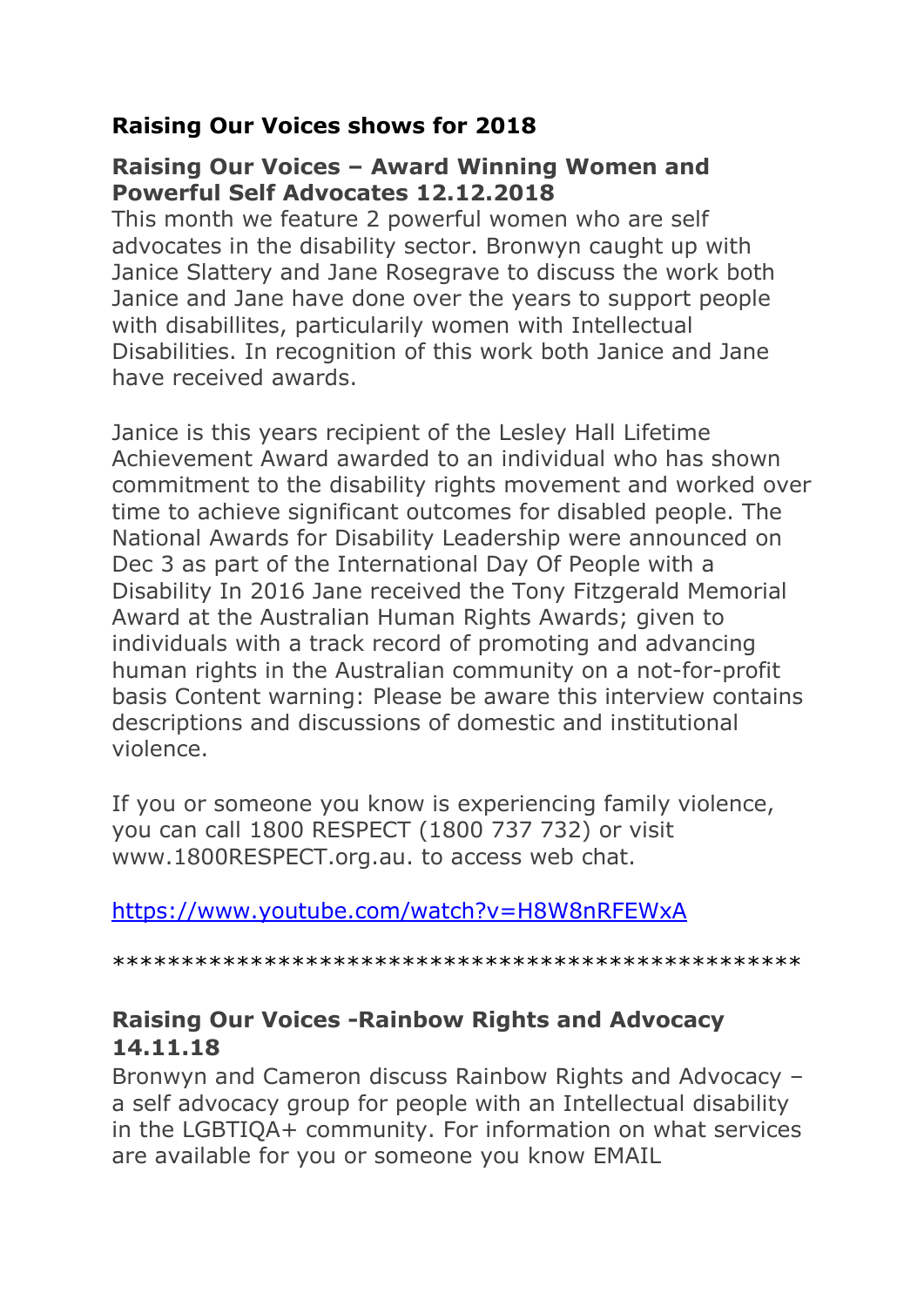rainbowrightsand [advocacy@gmail.com](mailto:advocacy@gmail.com) PH: 0490 825 094 [FACEBOOK](https://www.facebook.com/pridevic.com.au) <https://www.facebook.com/pridevic.com.au/> <https://www.youtube.com/watch?v=JcPrlm7CraM>

\*\*\*\*\*\*\*\*\*\*\*\*\*\*\*\*\*\*\*\*\*\*\*\*\*\*\*\*\*\*\*\*\*\*\*\*\*\*\*\*\*\*\*\*\*\*\*\*\*\*

### **Raising Our Voices – Impacts of SkyRail 10.10.18**

Lachlan, John, Bronwyn and Lucy discuss the impact of sky rail from a disability and access perspective. While the contruction phase has been inconvenient for all public transport users, people with disabiity have been most affected. The team take a look at the pros and cons of the project so far.

#### <https://www.youtube.com/watch?v=CNnNl2JkW7U>

\*\*\*\*\*\*\*\*\*\*\*\*\*\*\*\*\*\*\*\*\*\*\*\*\*\*\*\*\*\*\*\*\*\*\*\*\*\*\*\*\*\*\*\*\*\*\*\*\*\*

#### **Raising Our Voices – What do you know about the UN?**

This month Lisa Brumtis and Bronwyn Trickett discuss the United Nations ( UN) – it's function, history and ramifications of the UN [Convention](https://www.un.org/development/desa/disabilities/convention-on-the-rights-of-persons-with-disabilities.html) on the right of People with a Disability. What do you know about the UN?

[https://www.youtube.com/watch?v=\\_5kwTRcpngQ](https://www.youtube.com/watch?v=_5kwTRcpngQ)

\*\*\*\*\*\*\*\*\*\*\*\*\*\*\*\*\*\*\*\*\*\*\*\*\*\*\*\*\*\*\*\*\*\*\*\*\*\*\*\*\*\*\*\*\*\*\*\*\*\*

#### **Raising Our Voices –** [SARU](http://www.saru.net.au/s) **turn 10! 8.8.18**

This month self advocates came together to celebrate [SARU](http://www.saru.net.au/s) (Self Advocacy Resource Unit) who turn 10! SARU – Self Advocacy Resource Unit provide support for self advocacy groups to become stronger, help set up new self advocacy groups, make and share resources like research material, run training and support.

People with disabilities and self advocates have a say in all of the work the SARU does. Peter Waters, Jane Houser, Luke Stone, Pauline Williams, Lisa Brumtis, Colin Hiscoe, Amanda Millear and spoke about the important work the SARU does. For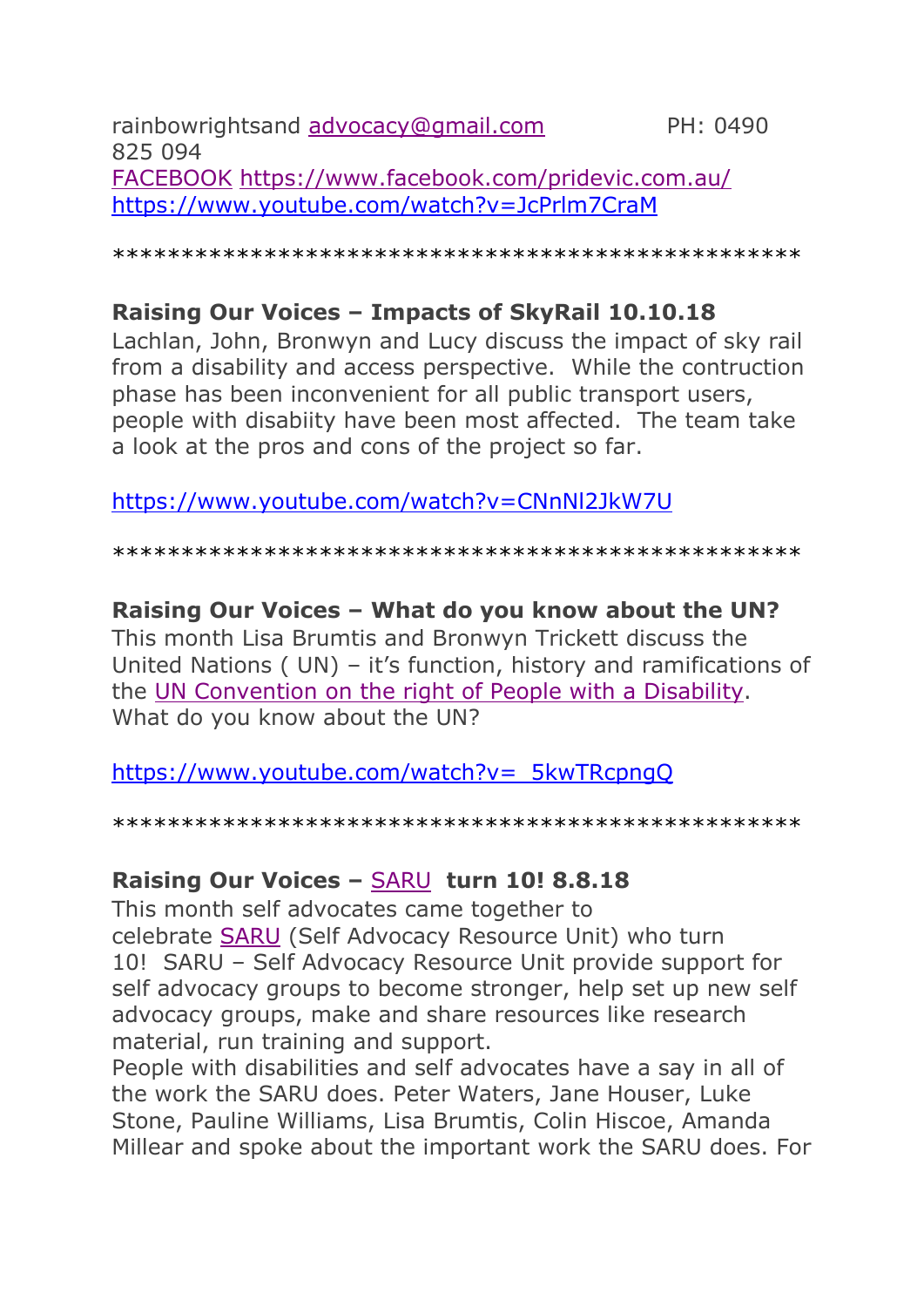more information you can phone the SARU – 03 9639 6856 or check out their website at <http://www.saru.net.au/> <https://www.youtube.com/watch?v=UaPNnWOkIc8>

\*\*\*\*\*\*\*\*\*\*\*\*\*\*\*\*\*\*\*\*\*\*\*\*\*\*\*\*\*\*\*\*\*\*\*\*\*\*\*\*\*\*\*\*\*\*\*\*\*\*

### **Raising Our Voices – 11.7.18**

How do you find out about sporting opportunities for people with disabilities? Maria, Lachlan and Nelson talk about how they got started in their different sports, sharing information about equipment, costs, coaching and access. To find out about opportunities in Victoria contact [Disability](https://dsr.org.au/) Sport and [Recreation](https://dsr.org.au/) PH (03) 9473 0134 <https://www.youtube.com/watch?v=40MJW-peiDw>

\*\*\*\*\*\*\*\*\*\*\*\*\*\*\*\*\*\*\*\*\*\*\*\*\*\*\*\*\*\*\*\*\*\*\*\*\*\*\*\*\*\*\*\*\*\*\*\*\*\*

### **Raising Our Voices – Radiothon 13.6.18**

This month is our annual fundraising show. Help us stay on air for another year! You can donate anytime online at [http://www.3cr.org.au/donate](https://www.youtube.com/redirect?v=B0IIrPDLwNg&redir_token=7vwyHbNwFkr5mGczrXgbogFC61Z8MTUzNzgzNzcyOEAxNTM3NzUxMzI4&event=video_description&q=http%3A%2F%2Fwww.3cr.org.au%2Fdonate) or call the station during business hours on (03 9419 8377

<https://www.youtube.com/watch?v=B0IIrPDLwNg> \*\*\*\*\*\*\*\*\*\*\*\*\*\*\*\*\*\*\*\*\*\*\*\*\*\*\*\*\*\*\*\*\*\*\*\*\*\*\*\*\*\*\*\*\*\*\*\*\*\*

## **Raising Our Voices – Sport and disability 9.5.18**

How do you find out about sporting opportunities for people with disabilities? Maria, Lachlan and Nelson talk about how they got started in their different sports, sharing information about equipment, costs, coaching and access. To find out about opportunities in Victoria contact [Disability](https://dsr.org.au/) Sport and [Recreation](https://dsr.org.au/) PH (03) 9473 0134

<https://www.youtube.com/watch?v=RsoIqciON-8> \*\*\*\*\*\*\*\*\*\*\*\*\*\*\*\*\*\*\*\*\*\*\*\*\*\*\*\*\*\*\*\*\*\*\*\*\*\*\*\*\*\*\*\*\*\*\*\*\*\*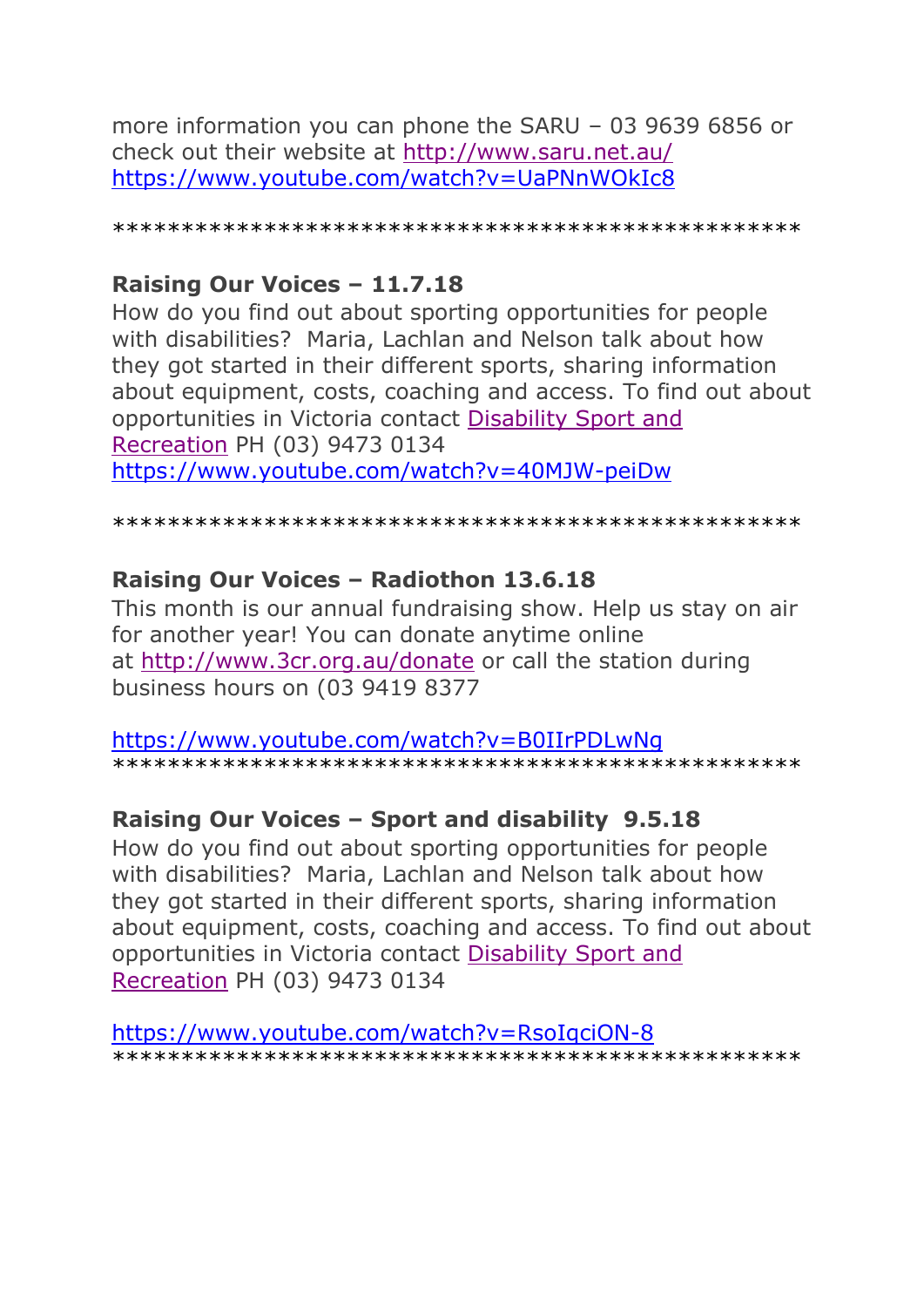## **Raising Our Voices – How Accessible is AFL for people with disabilities as members, supporters and spectators. 8.4.18**

People with a disability talk about their experiences with AFL matches and evaluate inclusion and make suggestions about improvements. Interviews with John Slattery, Luke Stone, Susan Arthur and Pam Geoghegan.

# <https://www.youtube.com/watch?v=pAYBRoLbPw4&t=1143s>

\*\*\*\*\*\*\*\*\*\*\*\*\*\*\*\*\*\*\*\*\*\*\*\*\*\*\*\*\*\*\*\*\*\*\*\*\*\*\*\*\*\*\*\*\*\*\*\*\*\*

### **Raising Our Voices 14.3.18 What does Melbourne mean to you Marvelous Melbourne**

Norrie, Peter, James and Amanda share their stories of living in and travelling around independently in Melbourne. Is it really marvelous? What works and what doesn't for people with disabilities. (Music featured in today's program is Tear Down the Walls by Johnny Crescendo) Produced and recorded in the studios of Community Radio 3CR in Melbourne Australia

## <https://www.youtube.com/watch?v=R2dNUrLMm5I>

\*\*\*\*\*\*\*\*\*\*\*\*\*\*\*\*\*\*\*\*\*\*\*\*\*\*\*\*\*\*\*\*\*\*\*\*\*\*\*\*\*\*\*\*\*\*\*\*\*\*

# **Raising Our Voices 14.2.18 Living Independently and Advocacy Matters**



**Don't Ditch Disability Advocacy**